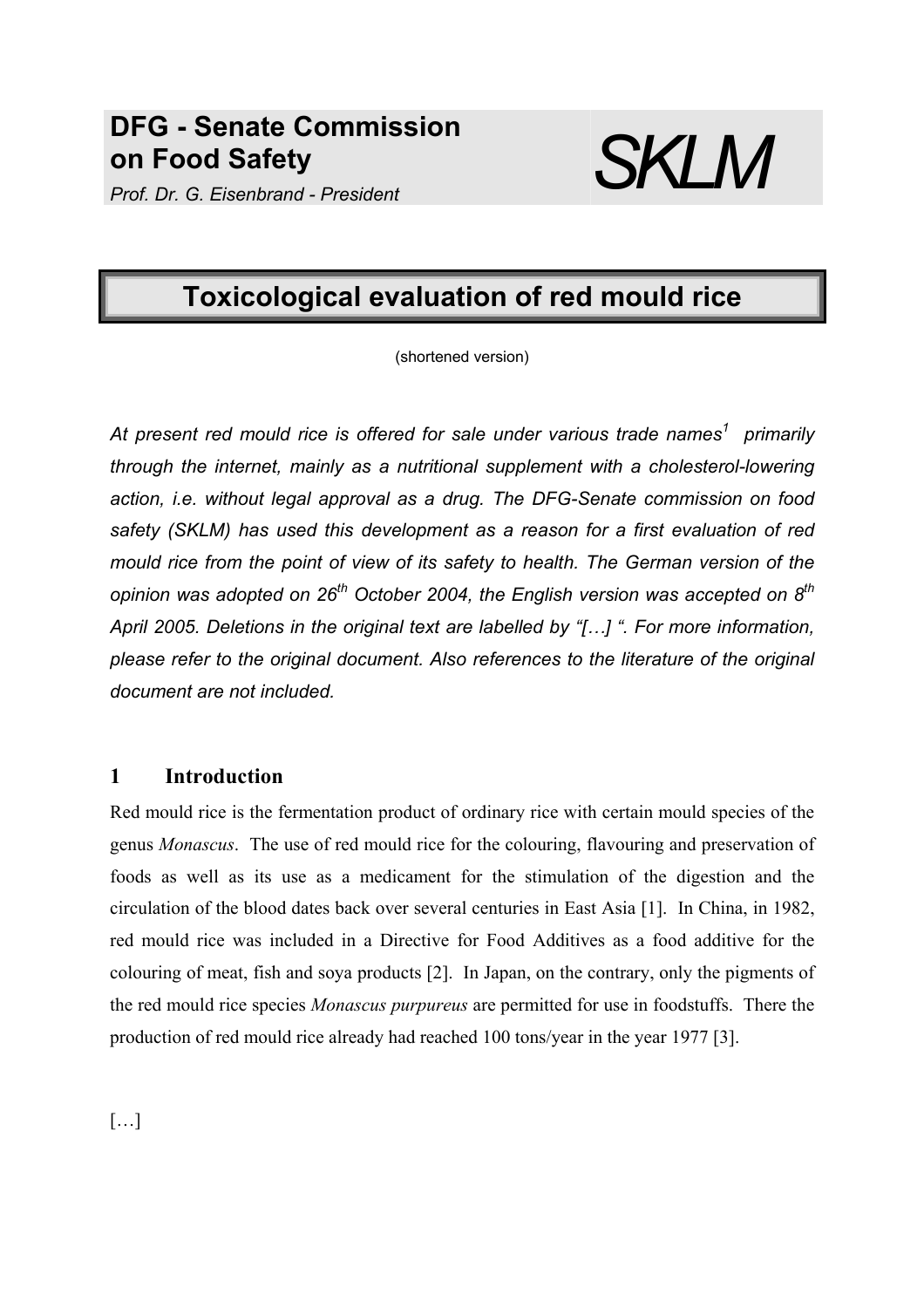In the USA, a red mould rice preparation (cholestin<sup>TM</sup>) has been marketed as a food supplement [10]. In the year 2000 this was declared by the Food and Drug administration (FDA) to be an unapproved medicament because of its drug-like action and thus its marketing was prohibited [11].

In the EU, red mould rice is offered as a so-called food supplement for the lowering of the blood cholesterol level. In an official press notice the Federal Institute for Drugs and Medical Devices warned of the consumption of such products [12], because the constituent monacolin K, responsible for this effect, is identical with lovastatin, a potent statin. Statins inhibit the cholesterol synthesis at the stage of the hydroxymethyl-glutaryl co-enzyme A reductase (HMG-CoA). The simultaneous ingestion of red mould rice and statins as drugs can lead to an increase in the inhibitory effect with consequent disadvantageous effects on health.

## **2 Constituents and their toxicology**

Red mould rice is produced through fermentation of ordinary rice with certain mould species of the genus *Monascus (M. ruber, M. purpureus, M. pilosus, M. floridanus)* [13]. […]

Over several days to weeks, numerous products of the secondary metabolism of moulds are formed during the fermentation process, among them various pigments, pharmacologically active monacolins (HMG-CoA reductase inhibitors) and monancarines (inhibitors of monoamine oxidase), the mycotoxin citrinin as well as other non-colouring substances [17,13]. Additionally, *Monascus* species from other metabolites which as yet have been identified only partially [18].

## **2.1 Pigments**

1

*Monascus* species form not only the free pigments but also those bound as complexes with proteins, amino acids and peptides [19]. Apart from the two red colours rubropunctamine and monascorubramin, the orange-red pigments rubropunctatin and monascorubrin as well as the yellow pigments monascin and ankaflavin are also main colouring components [20-24] (see Fig. 1).

### **Fig.1: Main pigments of** *Monascus* **spp***.***(after [13])**

<sup>&</sup>lt;sup>1</sup> among others as Red Rice, Red yeast rice, red mould rice, Angkak, Hongqu and Red Koji as well as CholestinTM, HypoColTM, CholestolTM, CholesteSureTM and CholestOutTM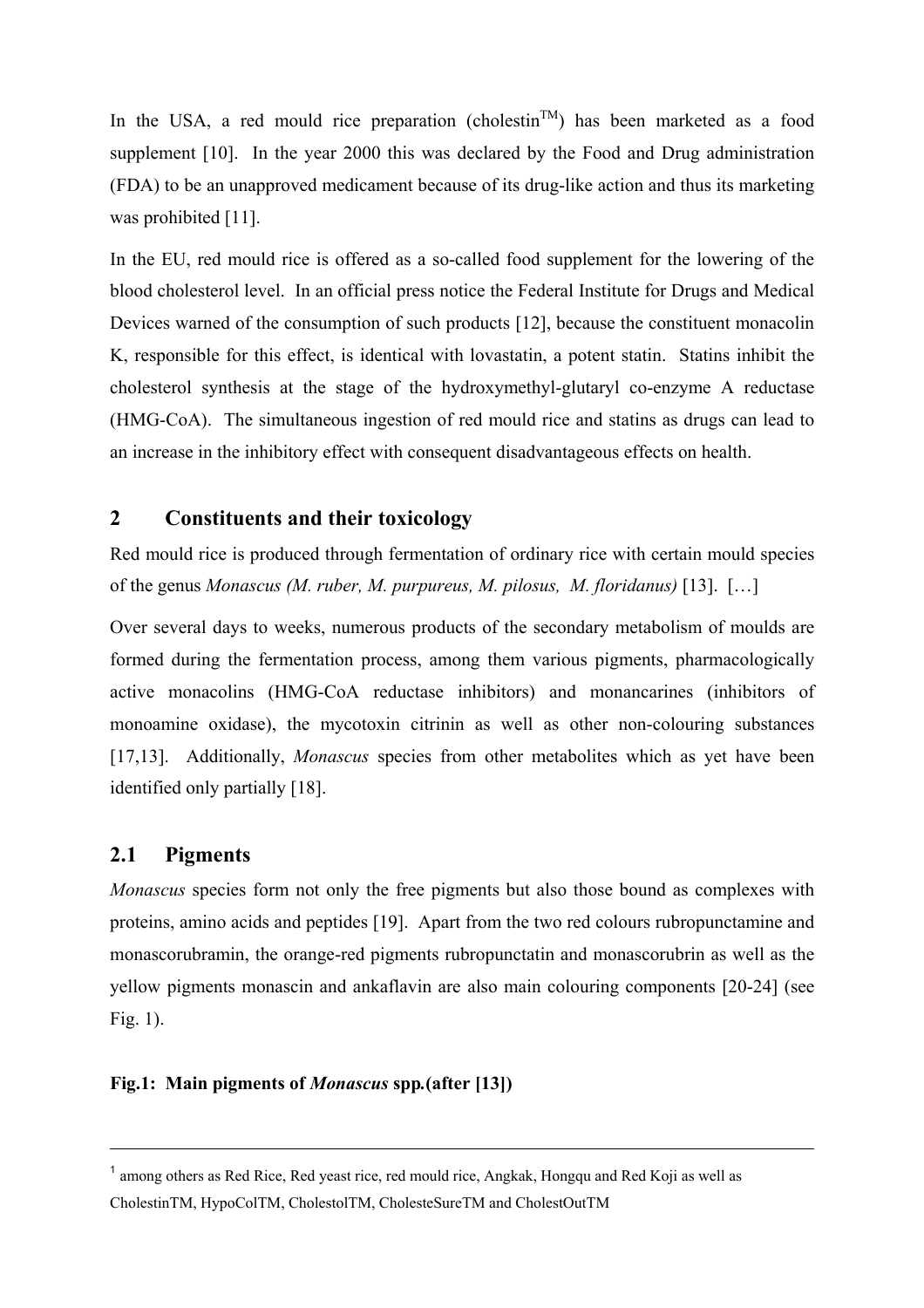

The content of pigments in red mould rice varies depending on the culture conditions such as humidity, pH, nutrient supply and oxygen provision [25,26]. A red mould rice product manufactured traditionally with *Monascus purpureus* had a pigment content of 0.3% in rice flour [1]. No data are available on the proportions of individual pigments and the limits of their natural variation in this traditional product.

Pigments purified by chromatography (HPLC) from the mycelium, monascorubrin, rubropunctatin, monascin and ankaflavin, have caused embryonal malformations respectively embryo lethality after treatment of 3- day old chicken embryos following incubation over 9 days. The doses causing this effect in 50% of treated embryos [ED 50] were monascorubrin, 4.3 µg/embryo, rubropunctatin, 8.3 µg/embryo, monascin, 9.7 µg/embryo, and ankaflavin, 28  $\mu$ g/embryo. The C<sub>5</sub>H<sub>11</sub>-sidechain homologues rubropunctatin and monascin, in contrast to the  $C_7H_{15}$ -sidechain homologues monascorubrin and ankaflavin, showed teratogenic properties at doses above 3 µg/chicken embryo. Studies on embryotoxicity and teratogenicity in relevant mammalian systems are not available. Reports exist on the antibacterial and fungicidal properties of several pigments [27].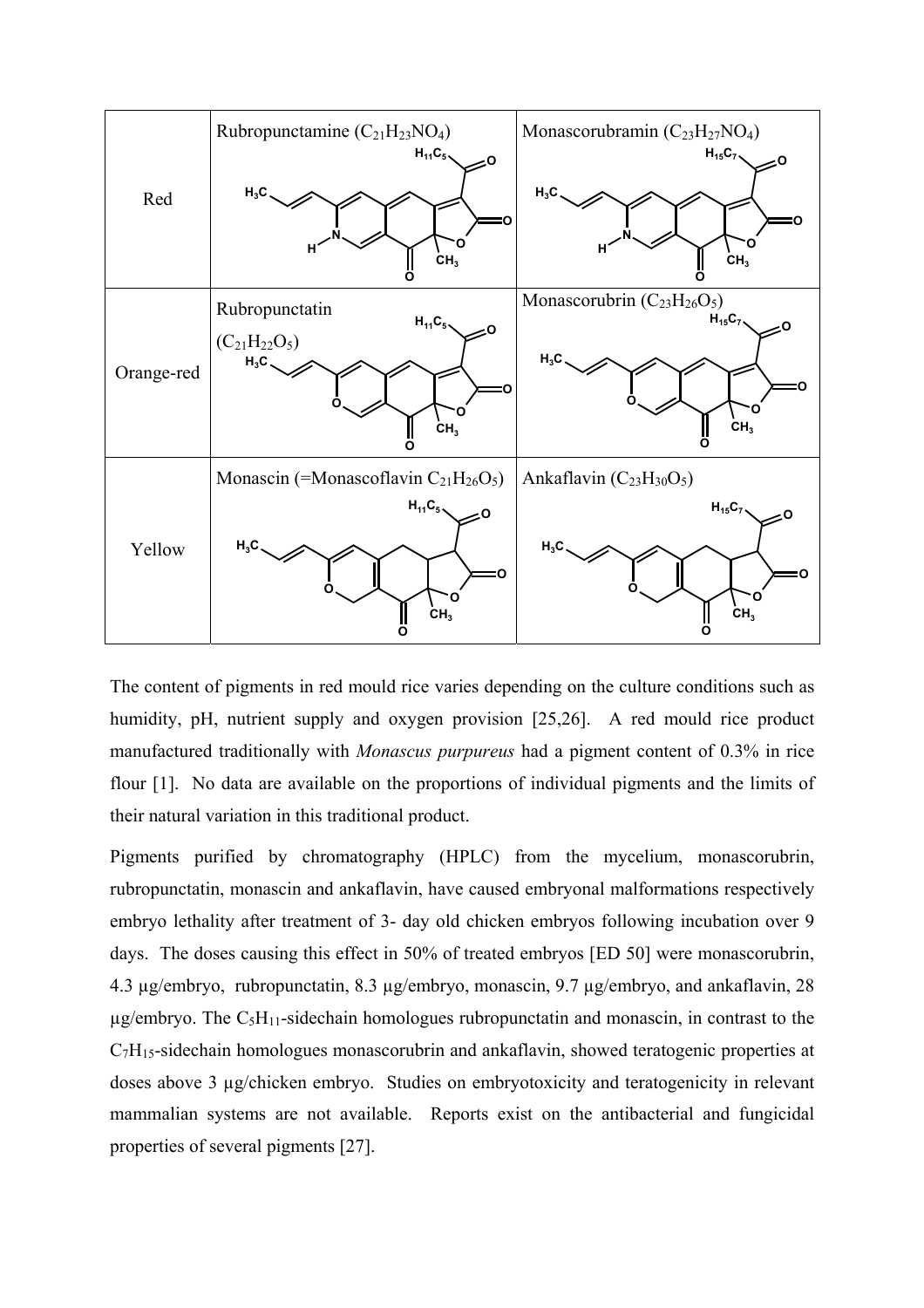[…]

## **2.2 Monacolins**

Monacolins are polyketides formed, among others, by species of the genus *Monascus* [Fig. 3]. The biosynthesis of monacolin K proceeds in *Monascus ruber* via the derivatives monacolin L, J and X. *Monascus* species producing monacolin K are rather poor pigment producers [13].

| Monacolins      |             | $R_1$                                   |
|-----------------|-------------|-----------------------------------------|
| HO <sub>n</sub> | Monacolin J | <b>OH</b>                               |
|                 | Monacolin K | $OOCCH(CH3)C2H5$                        |
| $\mathsf{R}_1$  | Monacolin L | H                                       |
| н<br><b>CH3</b> | Monacolin M | OOCCH <sub>2</sub> C(OH)CH <sub>3</sub> |
| $H_3C$          | Monacolin X | $OOCCH(CH_3)(OC)CH_3$                   |

**Fig. 3: Structure of the monacolins**

Numerous monacolins have been identified as inhibitors of cholesterol biosynthesis. The reversible competitive inhibition of the microsomal hydroxymethyl-glutaryl coenzyme A (HMG-CoA) reductase prevents the reduction of HMG-CoA to mevalonic acid and thereby the formation of cholesterol as well as other compounds such as ubiquinones [29-31].

This effect forms the basis for the application of monacolin K as a drug in Japan and in the USA. Today the usual registered name of the active pigment monacolin K is lovastatin. The therapeutic dose of this statin for the treatment of hypercholesterolaemia amounts in adults on average to 40 mg daily with a usual initial dose of 20 mg/day. The oral bioavailability of lovastatin is rather low at 5% [32]. Lovastatin is metabolised in the liver and the small gut mainly by proteins of the cytochrome P 450(CYP)3A family and is excreted in the bile [33].

 $\left[\ldots\right]$ 

In man the most important undesirable effect of lovastatin is its muscle toxicity, which only rarely occurs during a monotherapy but frequently after simultaneous administration of drugs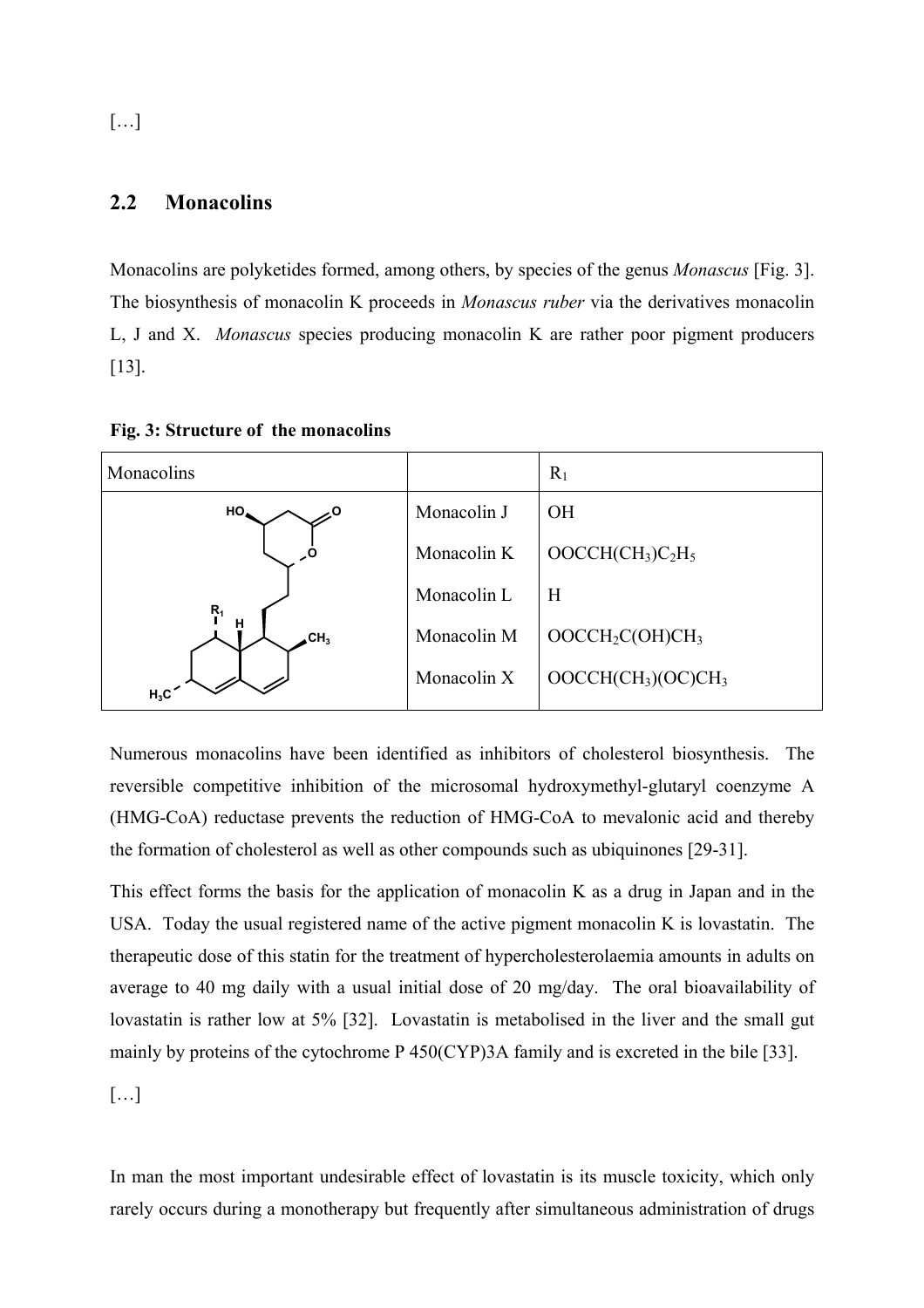which act either as substrates or inhibitors of CYP3A isoenzymes. To these belong representatives of the class of immunosuppressive agents of the ciclosporin type [35], other statins and other cholesterol-lowering agents such as fibrates (clofibrate), antimycotics like itraconazol [36], certain antibiotics such as erythromycin, clarithromycin, troleandomycin, antidepressants such as nefazodon, anticoagulants of the coumarin type, and certain protease inhibitors. Similarly, the simultaneous intake of grapefruit juice can inhibit the metabolism of lovastatin [37]. The blood levels of lovastatin and its active metabolite lovastatinic acid rise considerably through blockage of the CYP-mediated degradation of statins [37, 38]. In several cases this has resulted in a rhabdomyolysis (serious muscle damage) with lethal outcome [39].

Food supplements derived from red mould rice contain monacolins at concentrations of up to 0.5% [40]. Up to 75% of the total amount of monacolins is represented by monacolin K. Red mould rice products in capsular form contain 0.15 to 3.37 mg monacolin K/capsule. At a capsule filling of 600 mg and a mean monacolin content of 0.4% the typical recommended dose of 4 capsules per day [63] would result in a daily consumption of 10 mg monacolin [1].

## **2.3 Citrinin**

The mycotoxin citrinin (Fig. 4) is formed by various *Penicillium-, Aspergillus- and Monascus*  species *(M. purpureus, M. ruber)* [41]. The formation of citrinin (identical with monascidine A) by *Monascus* species depends on the culture conditions [26], for example, the fermentation of foodstuff-relevant *Monascus* species on rice produces citrinin contents up to about 2.5 g/kg dry matter, while liquid cultures have reached values up to 56 mg/kg dry matter [42,17].

In commercial samples of *Monascus* fermentation products, such as red mould rice, up to 17 µg citrinin/g dry matter have been detected [43], in the usual marketed food supplements up to 65 µg/capsule [40] and in vegetarian sausages up to 105 µg/kg [44]. Citrinin has also been found in silage [45].

Citrinin was found to be nephrotoxic by repeated administration to various animal species. Administration of 0.1% citrinin in the diet of male Fischer 344 rats (equivalent to 50 mg/kg b.w./day) resulted in the appearance of focal hyperplasias of the renal tubular epithelium and of adenomas at 40 weeks in all treated animals. Benign renal tumours were observed after 60 weeks, which were described histopathologically as clear cell adenomas. After administration to male Sprague-Dawley rats of up to 0.05% citrinin in the diet (equivalent to 25 mg/kg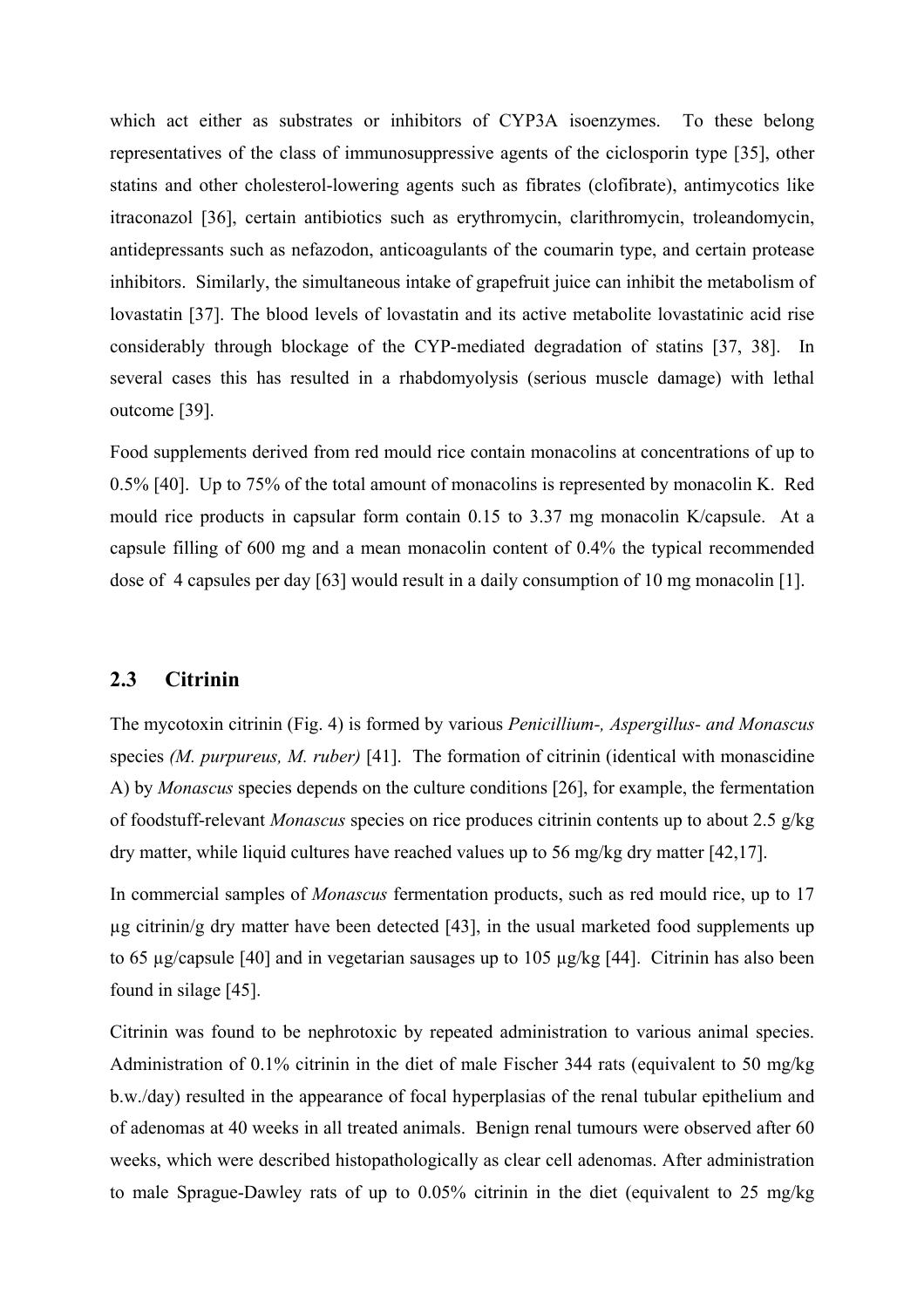b.w./day) for 48 weeks all animals were killed for histopathological examination. At that time only damage to the epithelial cells of the renal tubules, without any tumour formation, was observed. None of the studies permitted the derivation of a dose without effect (NOEL). Citrinin is classified by the International Agency for Research on Cancer (IARC) in Group 3. (Definition according IARC: Group 3 -The agent is not classifiable as to its carcinogenicity to humans. This category is used most commonly for agents, mixtures and exposure circumstances for which the *evidence of carcinogenicity is inadequate* in humans and *inadequate or limited* in experimental animals.) [46-48]. A potential role is being discussed for citrinin and ochratoxin A, respectively for their interaction in the aetiology of the so-called endemic Balkan nephropathy, in which fibrosis of the renal cortex, necrosis of the tubular epithelium and tumours of the descending urinary tract occur. The consumption of mouldy cereals in endemic areas has been considered as possibly causative of this mycotoxin-induced nephropathy [49-51].

No mutagenic activity of citrinin was found in the Ames test with *Salmonella typhimurium*  either with or without the presence of S9 mix. In the so-called Salmonella hepatocyte assay, in which the cell-free culture supernatant of an incubation of rat hepatocytes with citrinin is incubated with *Salmonella typhimurium* (TA 98 and TA 100), there was, in the course of the subsequent culturing of the treated bacteria, a concentration-dependent mutagenic activity. CYP3A4-dependent phase I metabolism, with a possible subsequent biotransformation by phase II enzymes, is being discussed as an activation process [43]. In transgenic NIH-3T3 cells expressing CYP3A4 in contrast to wild-type cells a dose-dependent rise in mutation frequency could be demonstrated. Citrinin shows an aneuploidogenic effect in Chinese hamster V-79 cells [52]. Teratogenic effects in chicken embryos have also been described with a teratogenicity percentage of 46% in survivors at doses of 50  $\mu$ g/embryo and higher [53].

**Fig.4. Structure of citrinin/ monascidine A** 



## **2.4 Other products of the secondary metabolism of** *Monascus* **species** *.*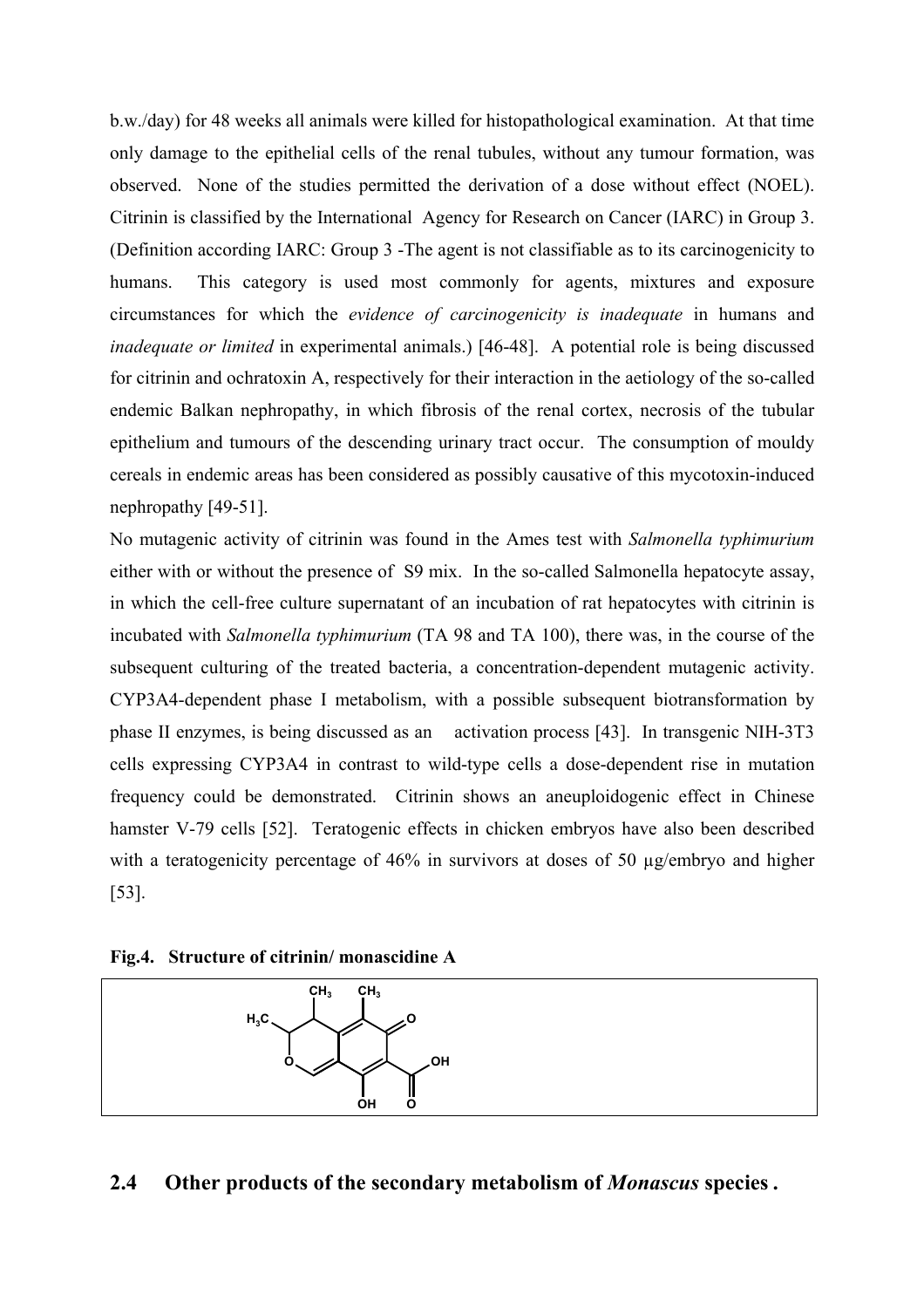#### **2.4.1 Monankarins**

The monankarins A-F (Fig.5) are compounds with a pyrano-coumarin structure produced by *Monascus anka (M. purpureus)* that are not considered to be pigments despite their yellow colouration. From the mycelium some 0.003% monankarine A, 0.0005% monankarin B, 0.003 % monankarin C and 0.0007% monankarin can be extracted. No data are available on the concentrations of monankarins in red mould rice. The diastereomeric monankarins A and B as well as C and D are inhibitory to the monoamineoxidase of mouse brain and liver preparations at micromolar concentrations [54]. Monankarin C possesses the highest activity with an  $IC_{50}$  value of 11  $\mu$ M.

| Monankarins                        |                    | $R_1$           | $R_2$     | $R_3$           | $\rm R_4$       | $R_5$     |
|------------------------------------|--------------------|-----------------|-----------|-----------------|-----------------|-----------|
| CH <sub>3</sub><br>CH <sub>3</sub> | Monankarin A and B | CH <sub>3</sub> | <b>OH</b> | H               | CH <sub>3</sub> | <b>OH</b> |
| .R,<br>$R_{5}$                     | Monankarin C and D | CH <sub>3</sub> | <b>OH</b> | CH <sub>3</sub> | CH <sub>3</sub> | <b>OH</b> |
| $R_{1}$                            | Monankarin E       | H               | <b>OH</b> | CH <sub>3</sub> | Η               | <b>OH</b> |
| $R_{2}$                            | Monankarin F       | CH <sub>3</sub> | <b>OH</b> | CH <sub>3</sub> | H               | <b>OH</b> |
| R <sub>3</sub>                     |                    |                 |           |                 |                 |           |

**Fig. 5: Structure of monankarins A-F** 

#### **2.4.2 Monascodilone**

Monascodilone (Fig. 6) has been demonstrated to be present in 6 out of 12 untreated samples of red mould rice at concentrations up to 0.4 mg/g. Additional amounts are formed during heating, in this process the so-far unidentified precursors are neither pigments nor citrinin. Under the conditions chosen in the laboratory ( $121^\circ$  C,  $20$  min.) contents of up to 5 mg/g were detected in red mould rice [18]. So-far nothing is known about its pharmacological or toxic properties.



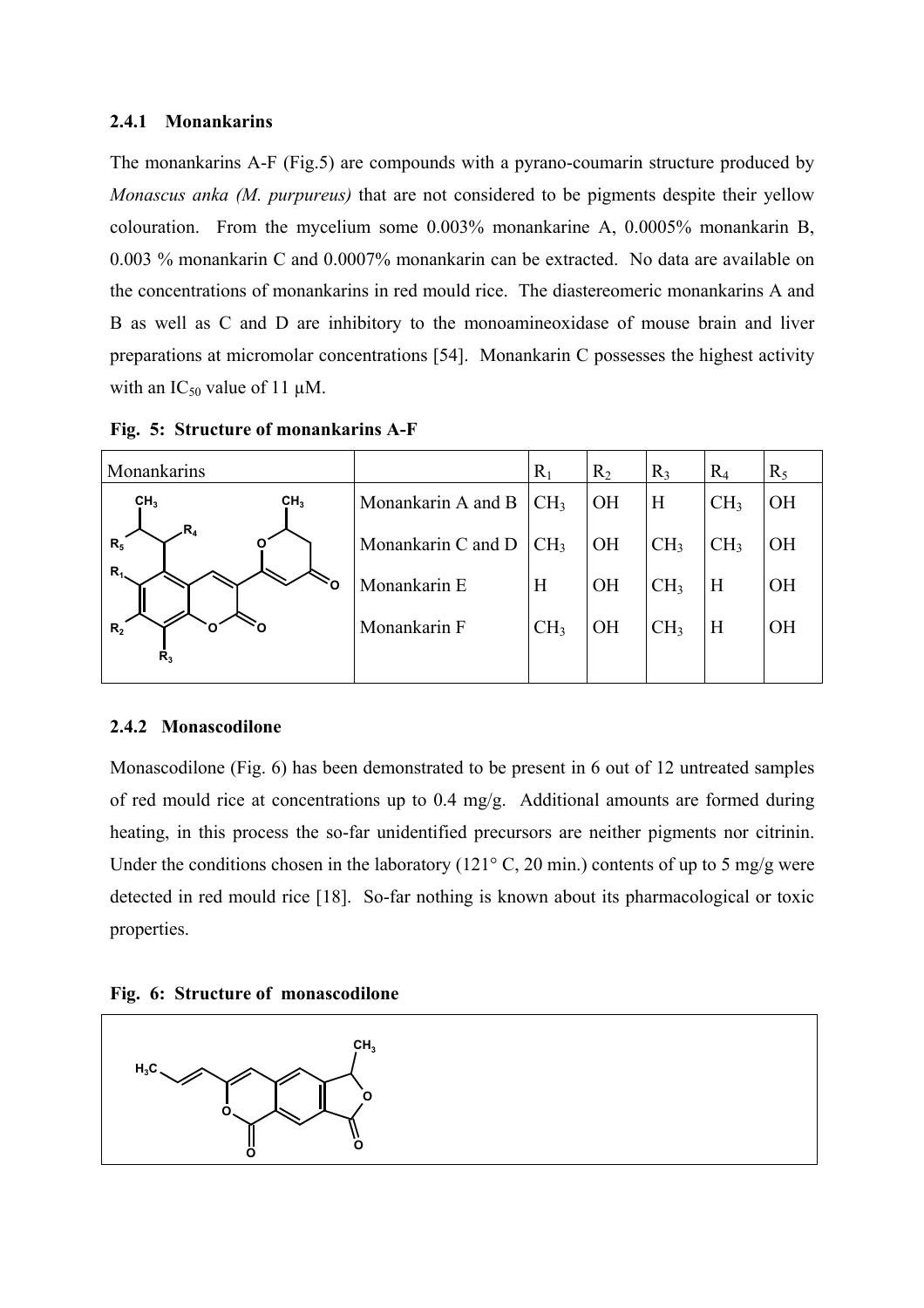## $\left[\ldots\right]$

#### **2.4.4 γ-Aminobutyric acid (4-aminobutanoic acid, GABA)**

Up to 1.5 g/kg of γ-aminobutyric acid (4-aminobutanoic acid, GABA, Fig. 8) are formed during the fermentation of *Monascus purpureus* CCRC 31615 in rice [56]. GABA has several physiological functions, e.g. as neurotransmitter in inhibitory neurones of the brain and spinal cord, and also produces blood pressure lowering and diuretic effects [57]. Intravenous administration of 250 µg/kg body weight of GABA, isolated by HPLC from red mould rice, resulted in a lowering of the blood pressure in rats with spontaneous high blood pressure [58]. Further data are not yet available.

#### **Fig. 8: Structure of GABA**

**H2N CH2 CH2 CH2 COOH**

**[…]** 

## **3 Toxicological studies with red mould rice**

Studies on the toxicity of red mould rice in relevant systems have not yet been provided. Tests for embryotoxicity of red mould rice extracts in chicken embryos showed a much weaker teratogenic and lethal effect than would be expected on the basis of the pigment concentration. This was thought to be due to the fact that the more strongly embryotoxic orange-red pigments react during the fermentation process with amino groups in the matrix, while the weakly embryotoxic yellow pigments monascin and ankaflavin remain intact. A comparison of the effect of red mould extract with that of citrinin on chicken embryos has not been carried out. However, a concentration-dependent mutagenic action of *Monascus* extract in the *Salmonella*/ hepatocyte assay has been reported in connection with the testing for citrinin.

In connection with tests on the blood pressure-lowering effect of intravenously administered GABA a similar effect has been reported after oral administration to rats of wheat fermented by *Monascus pilosus* [60].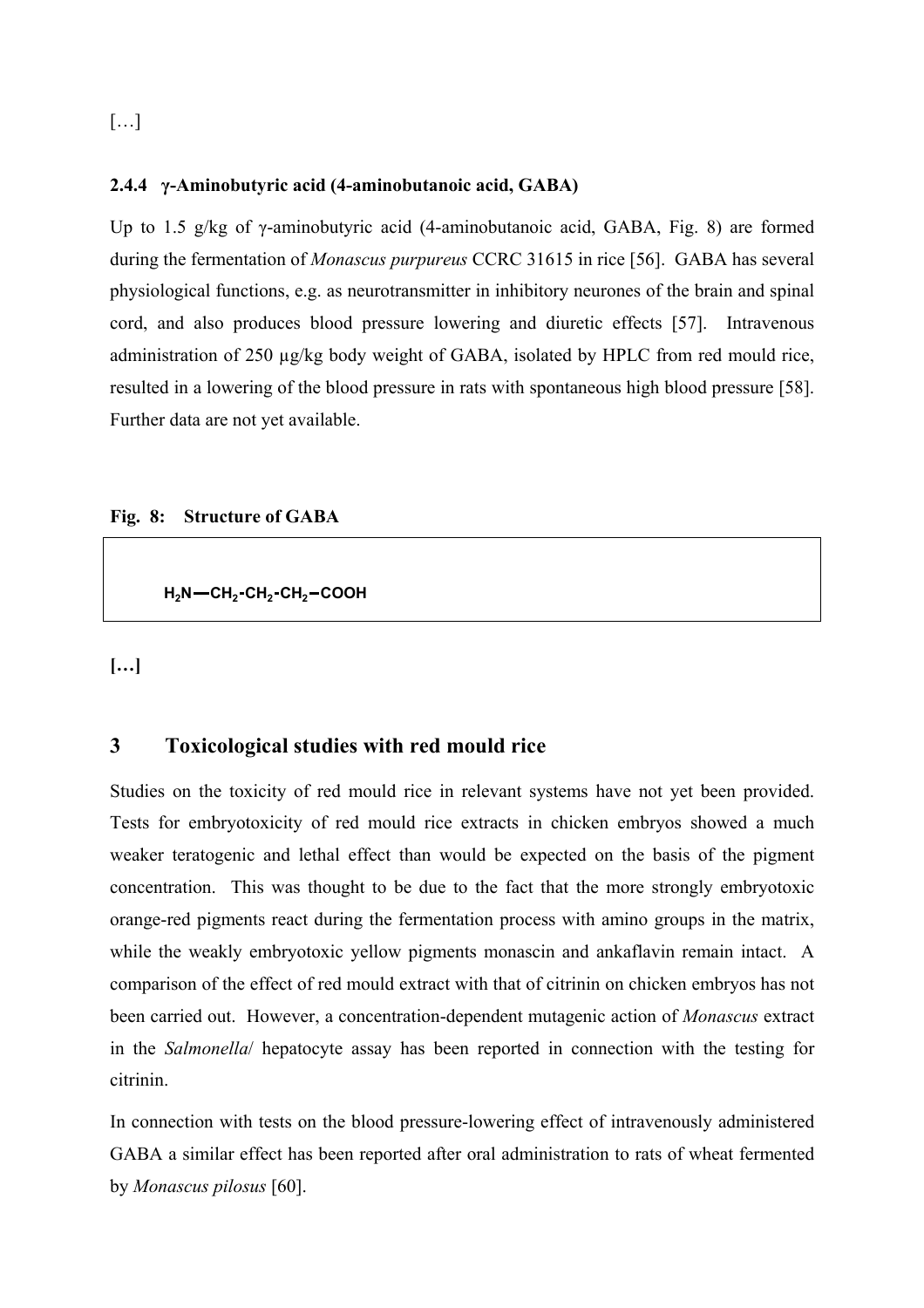Studies have been described on the clinical effectiveness of monacolin K-containing red mould rice in patients suffering from hypercholesterolaemia. The concentration of total cholesterol as well as those of low-density lipoprotein (LDL)-cholesterol and triglycerides were distinctly reduced after 12 weeks of daily consumption of 2.4g red mould rice (corresponding to a daily dose of 10 mg total monacolins or 5 mg monacolin K), while the level of high-density lipoprotein (HDL)-cholesterol remained significantly unchanged [61].

Toxic effects on muscles can occur during the consumption of red mould rice together with the simultaneous ingestion of drugs having CYP3A inhibitory properties. The ingestion of a red mould rice-containing product caused rhabdomyolysis in one patient treated with ciclosporin after a renal transplantation [62].

Furthermore, there exist individual reports of allergic reactions after contact with red mould rice during the manufacture of sausage products. The exposure occurred via the respiratory tract as well as through the skin and expressed itself in symptoms such as rhinitis, conjunctivitis, asthma and dermal eczema. Investigations on patients demonstrated a reaction to *Monascus purpureus* mediated through immunoglobulin E [7-9]. Systematic studies on the allergenic potential of red mould rice are not available.

## **4 Summary**

Besides a series of known biologically active substances, red mould rice also contains other hitherto little or un-investigated constituents. Depending on the genus and the chosen production conditions variable contents of the individual constituents are to be expected. For marketed red mould rice products (e.g. loose goods, products in capsules) there exist neither data on identity and content of constituents nor product specifications and purity criteria. Basic toxicological data are not available for a scientifically-based safety evaluation of red mould rice.

A typical recommended dose as a food supplement based on red mould rice consists of 4 capsules, each of 600 mg, per day which provides an uptake of 2.4 g/day. The consumption of larger amounts is, however, feasible, e.g. through consumption of loose products.

On the basis of the known constituents there is a need for the critical evaluation of, primarily, citrinin and monacolin K as well as the pigments.

**Citrinin** is described as nephrotoxic and teratogenic and produces renal tumours in chronic toxicity studies in rats at a dosage of 50 mg/kg body weight/day after 60 weeks in 100% of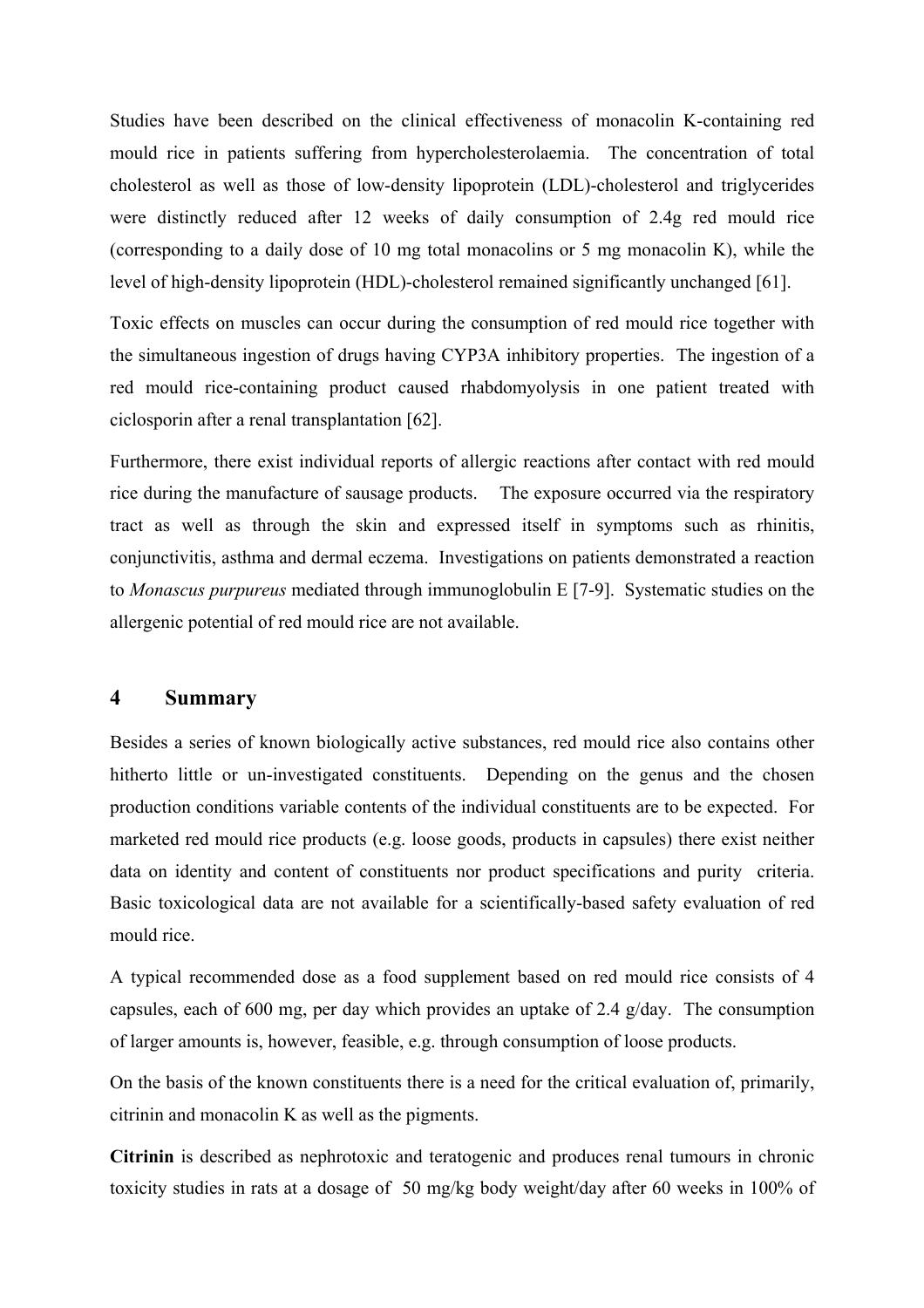the test animals. Citrinin can be formed by all foodstuff-relevant *Monascus* species. Contents up to 17 mg/kg dry matter were found in commercial samples of red mould rice. In marketed food supplements 65 µg/capsule were found. At a typical dosage of 4 capsules of 600 mg/day citrinin exposure amounts to 260 µg/day or 4.3 µg/kg body weight/day (based on 60 kg body weight).

 The **monacolins** that have been identified as inhibitors of cholesterol biosynthesis were found in marketed food supplements in concentrations up to about 0.6%, of which monacolin K (lovastatin) represented up to 75% of the total monacolins. Contents of up to 3.37 mg/capsule were found. The recommended consumption of up to 4 capsules/day could, in certain circumstances, approach the therapeutic dose range for lovastatin. An increased risk for muscle toxicity exists if there is a simultaneous intake of substances with CYP-inhibitory effects.

The orange-red **pigments** rubropunctatin and monascorubrin as well as the yellow pigments monascin and ankaflavin caused embryotoxic respectively teratogenic effects in chick embryos in the lower micromolar dose range. There are no data on possible teratogenic action in mammalian species. The pigment content of red mould rice is about 0.3% in dry products but varies with the culture conditions. With a typical dosage one can assume an ingestion of about 7 mg/day corresponding to 120 µg/kg body weight.

## **5 Final evaluation**

Red mould rice contains the constituents monacolin K (lovastatin) and citrinin of particular toxicological relevance, in addition to a large number of other constituents of which the toxicological relevance is only inadequately known. Monacolin K is a potent agent in medicines for the lowering of blood cholesterol levels, it should only be administered under medical supervision. According IARC, there is limited evidence for the carcinogenicity of citrinin to experimental animals. Citrinin was adequately tested for carcinogenicity in one strain of male rats by oral administration in the diet; it produced renal tumours. In another experiment in rats, citrinin was administered in the diet after *N-*nitrosodimethylamine or *N-* (3,5-dichlorophenyl)succinimide; an increased incidence of renal tumours was observed as compared to that in animals receiving *N-*nitrosodimethylamine or *N-*(3,5 dichlorophenyl)succinimide alone [46]. Generally, basic toxicological data for a safety evaluation of red mould rice or its constituents are missing. Standards and specifications to